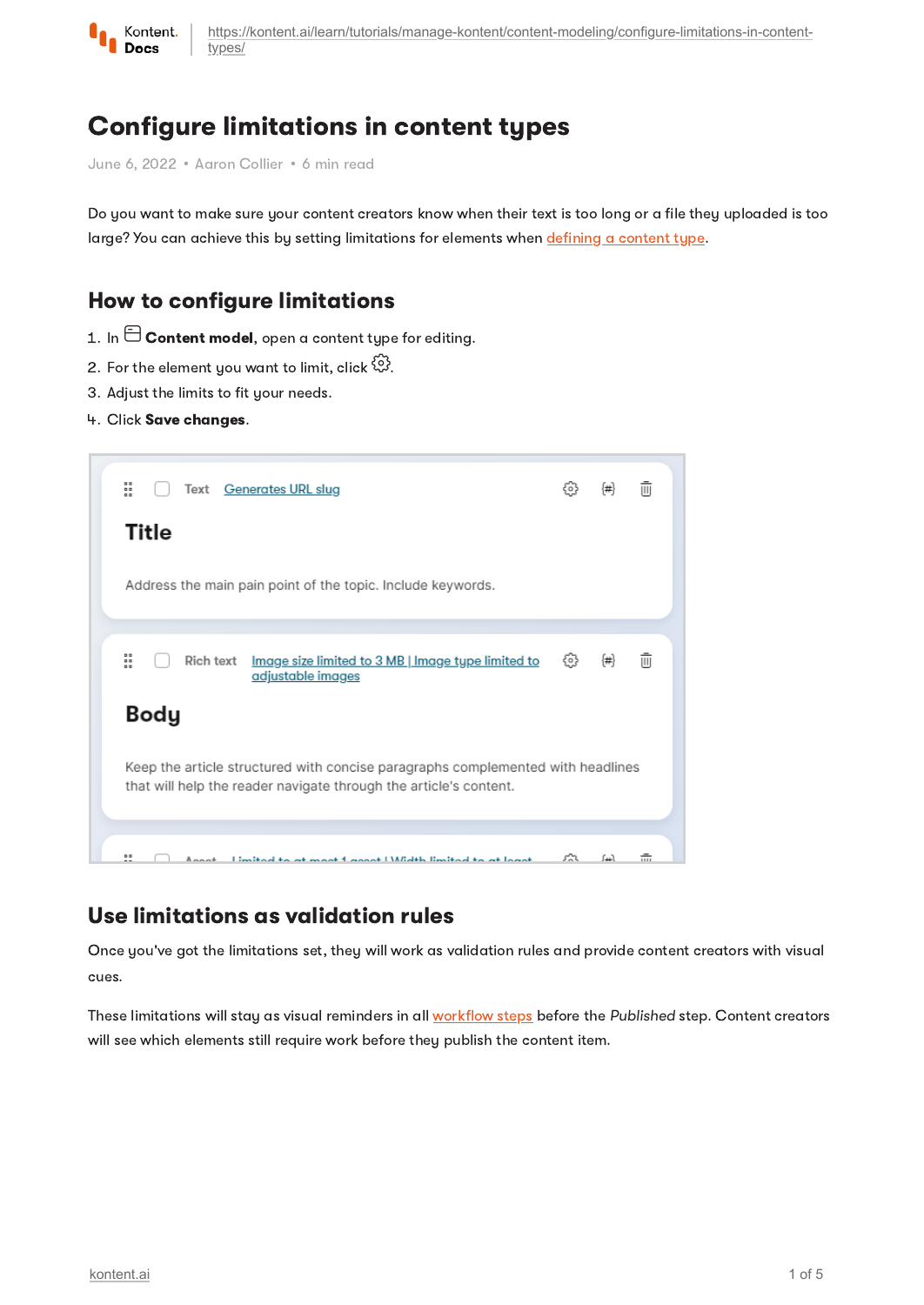

[https://kontent.ai/learn/tutorials/manage-kontent/content-modeling/configure-limitations-in-content](https://kontent.ai/learn/tutorials/manage-kontent/content-modeling/configure-limitations-in-content-types/)types/

| Upload an image at a resolution of at least 1200 x 720 px. |                                              |                                                            |     |  |
|------------------------------------------------------------|----------------------------------------------|------------------------------------------------------------|-----|--|
| <b>PICK FROM ASSETS</b>                                    | <b>BROWSE</b> or drop assets here to upload. |                                                            |     |  |
| $= 5$<br>$\cdot$ $\times$<br>$\bullet\bullet$<br>$\bullet$ | 0.0<br>₩.                                    |                                                            | コヒメ |  |
|                                                            |                                              |                                                            |     |  |
|                                                            |                                              |                                                            |     |  |
|                                                            |                                              |                                                            |     |  |
| Mosaic example                                             |                                              | structured-writing-red-glow.jpg                            |     |  |
| 264.431 kB · Feb 4, 2020<br>width 750 px - height 500 px   |                                              | 108.344 kB · Jan 27, 2020<br>width 1920 px - height 800 px |     |  |

When a content item doesn't meet the limitations, it can't be published. This means if someone tries to publish the item, they'll see a notification like the one below.

| Teaser image $\bigwedge$ Not filled in correctly         |                                                                                                                                 |                                                            | <b>*** ACTIONS</b> |
|----------------------------------------------------------|---------------------------------------------------------------------------------------------------------------------------------|------------------------------------------------------------|--------------------|
|                                                          | Upload an image at a resolution of at least 1200 x 720 px.                                                                      |                                                            |                    |
| <b>PICK FROM ASSETS</b>                                  | <b>BROWSE</b> or drop assets here to upload.                                                                                    |                                                            |                    |
| $\ddot{\ddot{\bf s}}$                                    | $\Box$ $\cdot$ $\times$                                                                                                         | ።                                                          | コヒ×                |
|                                                          |                                                                                                                                 |                                                            |                    |
| Mosaic example                                           |                                                                                                                                 | structured-writing-red-glow.jpg                            |                    |
| 264.431 kB - Feb 4, 2020<br>width 750 px - height 500 px |                                                                                                                                 | 108.344 kB · Jan 27, 2020<br>width 1920 px - height 800 px |                    |
|                                                          | Element parameters: Images min. width 1200 px, min. height 720 px, adjustable images only (jpeg, png, gif, webp)   max. 1 asset |                                                            |                    |
|                                                          | Remove the assets falling below the specified minimum width limit before publishing.                                            |                                                            |                    |
|                                                          |                                                                                                                                 |                                                            |                    |

#### Validation rules for optional elements

You can define limitations also for elements that aren't set as required. For instance, you can make an asset element optional while setting its rules to accept exactly two assets. The result of this setup is that your content creators may either leave the element empty, or they can insert exactly two elements.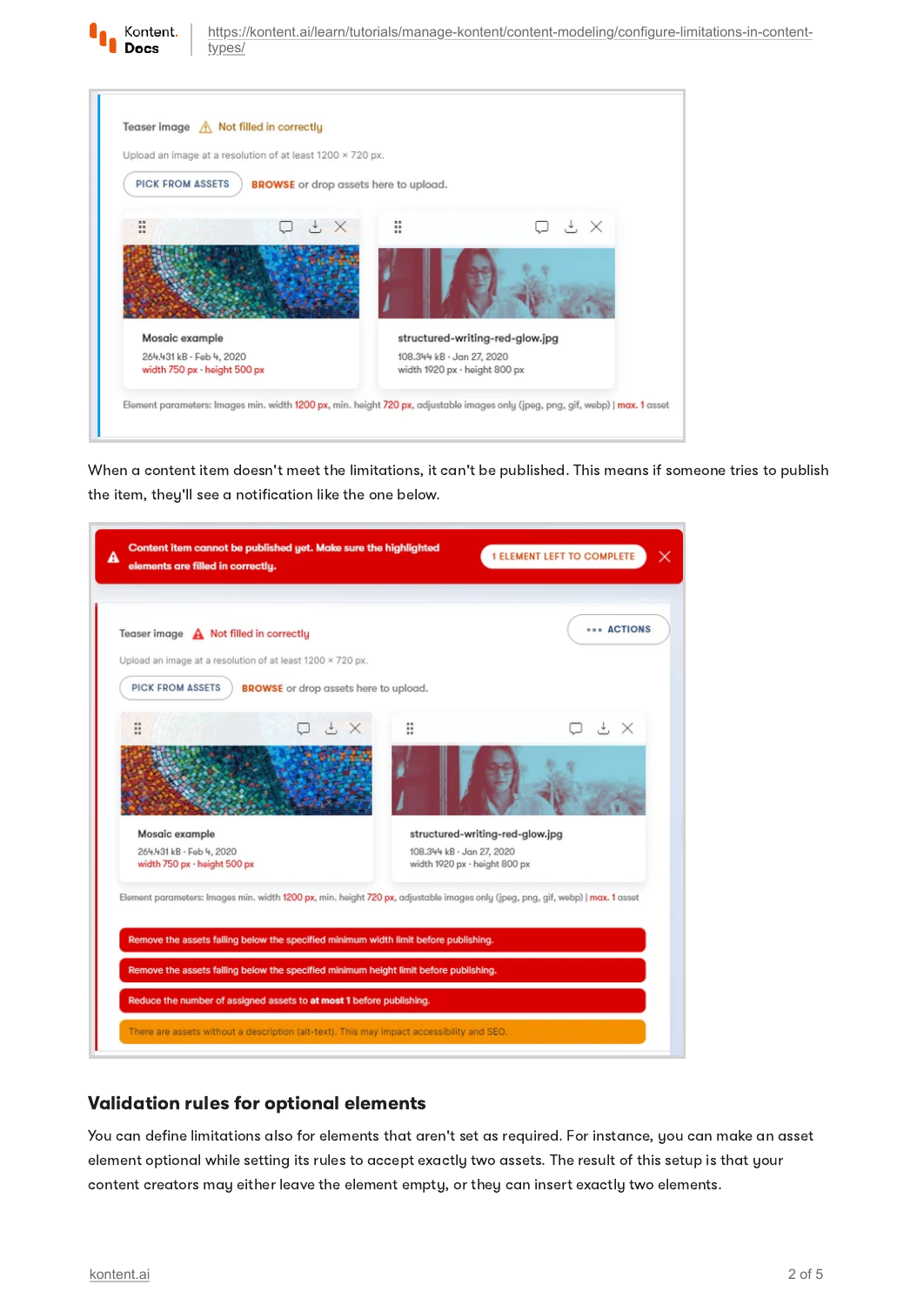

# Finding incomplete elements

There is a handy notification in the content item's Content details.



The item will also appear in your content list as Unfinished, symbolized by an orange dot ...

| Name              | Workflow step         | Last modified $\blacktriangledown$ |  |
|-------------------|-----------------------|------------------------------------|--|
| • About us        | Copywriting Published | Just now                           |  |
| February campaign | Published <b>Fo</b>   | 21 hours ago                       |  |

## Which elements can have limitations

#### Asset elements

Asset elements can have limits in the number of assets (maximum, minimum, or exact number) and maximum size (in kB, MB, or GB). You can set limits for images within the element in terms of their height and width (maximum, minimum, or exact number in px).

By limiting the file types to Adjustable images, you can restrict formats to only jpg, png, gif, and webp. These image types support image [transformation](https://kontent.ai/learn/tutorials/develop-apps/optimize-your-app/image-optimization/) via the Delivery API.

#### $(i)$  How to find out image dimensions

The image width and height are displayed in the asset thumbnail only when asset limitations are set for an element. If needed, you can always find the image dimensions in the asset [detail](https://kontent.ai/learn/tutorials/write-and-collaborate/create-content/asset-library-overview/).

#### Linked items and subpages elements

Linked items and subpages elements can have limits in the number of items that can be added (maximum, minimum, or exact number) and the specific content types that can be added.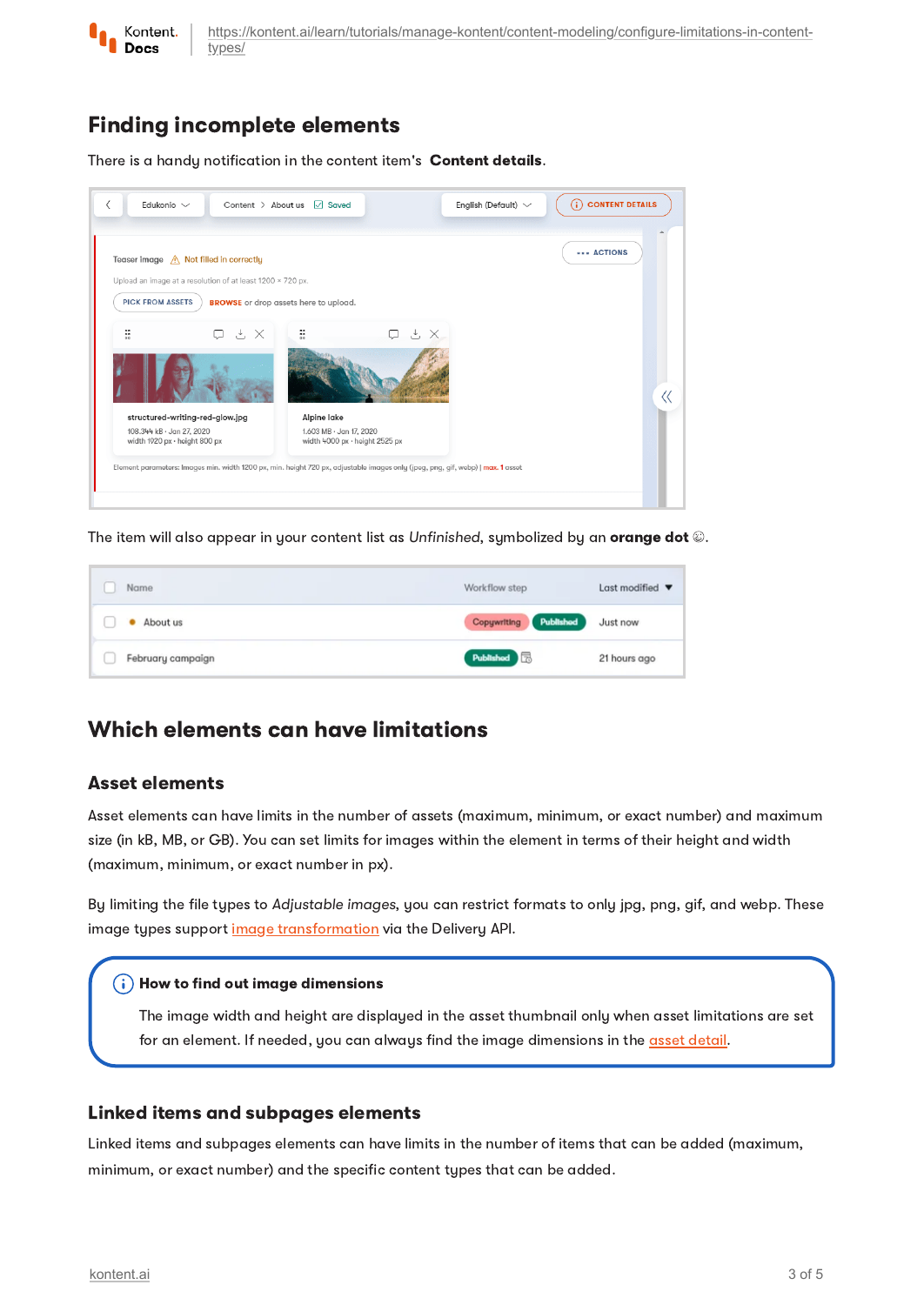

#### Rich text elements

Rich text elements can have the following limits set:

- The text can have a maximum length set as the number of words or characters. You can also allow only specific types of text formatting. This way you can prevent content creators, for example, from using H1 headings or links. Text can be allowed or forbidden.
- Images within the element can be limited in their maximum size (in kB, MB, or GB) and height and width (maximum, minimum, or exact number in px). By limiting the image types to Adjustable images, you can restrict image formats to only jpg, png, gif, and webp. These image types support image [transformation](https://kontent.ai/learn/tutorials/develop-apps/optimize-your-app/image-optimization/) via the Delivery API. Images can be allowed or forbidden.
- Components and linked items within the element can be limited to certain content types. Components and linked items can be allowed or forbidden.
- Links to content items within the element can be limited to certain content types. This limitation applies to links in text and tables.
- For tables, you can limit allowed text formatting along with the use of headings, lists, and images in table cells. Tables can be allowed or forbidden.

#### Taxonomy elements

Taxonomy elements can have limits on the number of terms that can be selected (maximum, minimum, or exact number).

If you know that certain terms will be used a lot, preselect them in the element's default value. The terms will be prefilled when content creators add a new content item.

#### <span id="page-3-0"></span>Text elements

Text elements can have a maximum length set as the number of words or characters.

If you know a part of the text element's value will repeat a lot, set a default value for the element. The default value will be prefilled when content creators add a new content item.

You can set regular expressions to make sure the element's value matches a specific pattern. Check out the examples of the patterns you can use:

- Email address: ^(?:[a-z0-9!#\$%&'\*+/=?^\_`{|}~-]+(?:\.[a-z0-9!#\$%&'\*+/=?^\_`{|}~-]+)\*|"(?:[\x01- \x08\x0b\x0c\x0e-\x1f\x21\x23-\x5b\x5d-\x7f]|\\[\x01-\x09\x0b\x0c\x0e-\x7f])\*")@(?:(?:[a-z0-9](?:[a-z0-9-]\* [a-z0-9])?\.)+[a-z0-9](?:[a-z0-9-]\*[a-z0-9])?|\[(?:(?:25[0-5]|2[0-4][0-9]|[01]?[0-9][0-9]?)\.){3}(?:25[0- 5]|2[0-4][0-9]|[01]?[0-9][0-9]?|[a-z0-9-]\*[a-z0-9]:(?:[\x01-\x08\x0b\x0c\x0e-\x1f\x21-\x5a\x53-\x7f]|\\ [\x01-\x09\x0b\x0c\x0e-\x7f])+)\])\$
- US phone number: ^(\+1[\s\.-]?)?\(?\d{3}\)?[\s.-]?\d{3}[\s.-]?\d{4}\$
- Web URL: ^(https?:\/\/(?:www\.|(?!www)))?[a-z0-9]+([\-\.]{1}[a-z0-9]+)\*\.[a-z]{2,5}(:[0-9]{1,5})?(\/.\*)?\$

Once you've added the regex pattern, specify the validation message to help your content creators fill in the correct value in content items.

Developers can also set custom validation rules with regular [expressions](https://kontent.ai/learn/reference/management-api-v2/#section/Text-type-element) for text elements using the Management API.